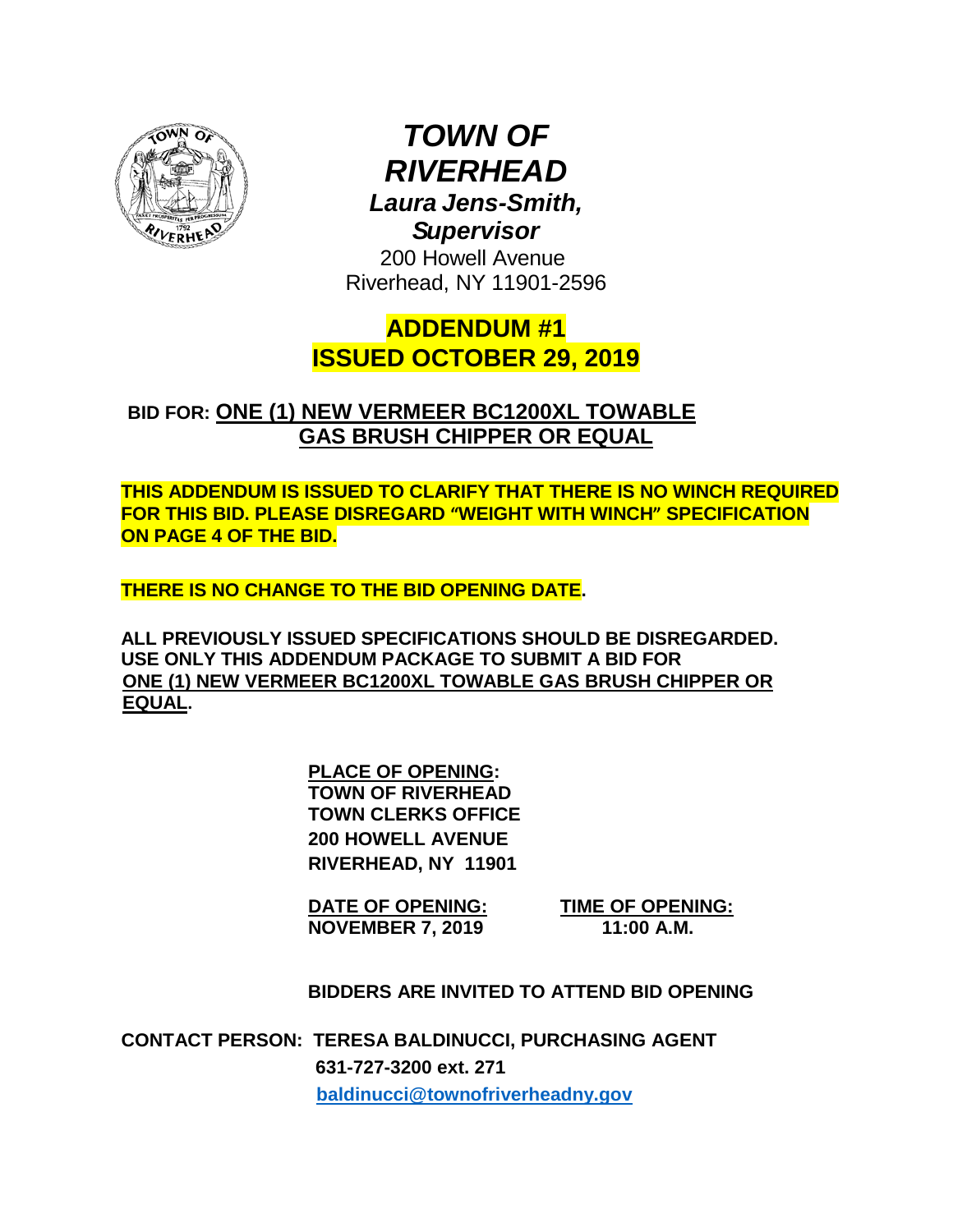

TOWN OF RIVERHEAD

*Laura Jens-Smith, Supervisor* 200 Howell Avenue Riverhead, New York 11901-2596 631-727-3200

# **BID FOR: ONE (1) NEW VERMEER BC1200XL TOWABLE GAS BRUSH CHIPPER OR EQUAL**

\_\_\_\_\_\_\_\_\_\_\_\_\_\_\_\_\_\_\_\_\_\_\_\_\_\_\_\_\_\_\_\_\_\_ BIDDERS NAME \_\_\_\_\_\_\_\_\_\_\_\_\_\_\_\_\_\_\_\_\_\_\_\_\_\_\_\_\_\_\_\_\_\_ BIDDERS ADDRESS \_\_\_\_\_\_\_\_\_\_\_\_\_\_\_\_\_\_\_\_\_\_\_\_\_\_\_\_\_\_\_\_\_\_ CITY, STATE, ZIP \_\_\_\_\_\_\_\_\_\_ (\_\_\_\_\_)\_\_\_\_\_\_\_\_\_\_\_\_\_\_ DATE PHONE NUMBER

EMAIL ADDRESS: **EMAIL ADDRESS**:

In compliance with your advertisement for bids to be opened on November 7, 2019 and subject to all conditions thereof, the undersigned hereby proposes to furnish the item(s) and/or service(s) itemized in this proposal in accordance with the Notice to Bidders, General Information Agreement and Specifications contained herein on the Bid Proposal Form attached.

Bidder certifies that the prices quoted herein do not include Federal Excise Tax or any Federal, New York State or City Sales Tax and are not higher than prices charged to any governmental or commercial consumer for like merchandise and/or service; and all prices include shipping and freight charges to any Municipal building or site within the Town of Riverhead.

## (THIS PAGE MUST BE COMPLETED, SIGNED, AND RETURNED WITH BID)

Respectfully submitted,

\_\_\_\_\_\_\_\_\_\_\_\_\_\_\_\_\_\_\_\_\_\_\_\_\_\_\_\_\_

\_\_\_\_\_\_\_\_\_\_\_\_\_\_\_\_\_\_\_\_\_\_\_\_\_\_\_\_\_ Signed By:

Title: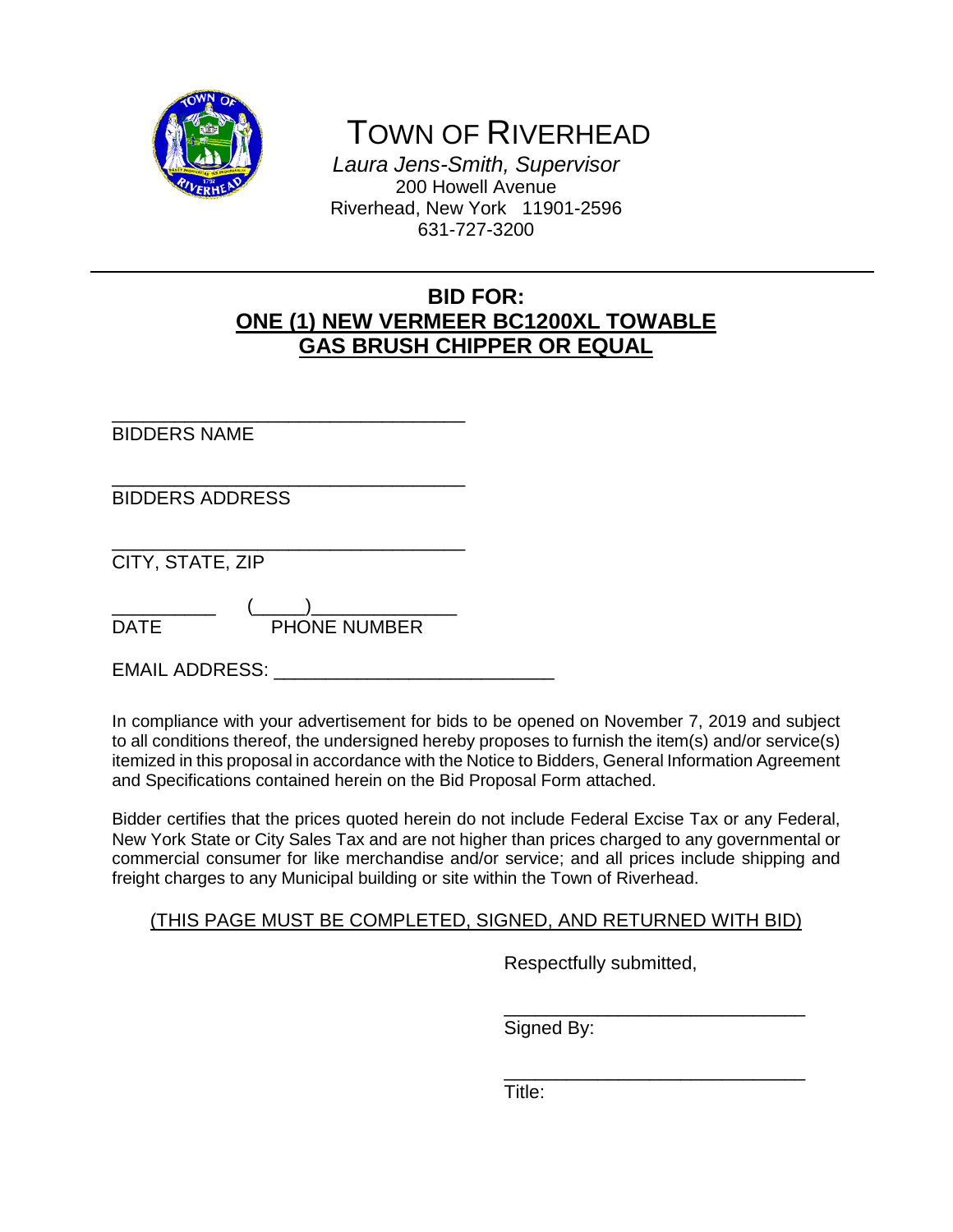### **TOWN OF RIVERHEAD NOTICE TO BIDDERS**

Sealed bids for "**ONE (1) NEW VERMEER BC1200XL TOWABLE GAS BRUSH CHIPPER OR EQUAL**" for the Town Highway Department will be received by the Office of the Town Clerk at Riverhead Town Hall, 200 Howell Avenue, Riverhead, New York on or before **11:00 am on November 7, 2019**, at which time they will be publicly opened and read aloud.

Specifications and guidelines for submission of bids are available on the Town website at [www.townofriverheadny.gov,](http://www.townofriverheadny.gov/) click on "Bid Requests" beginning **October 24, 2019**.

All bids must be submitted on the bid form provided. Any and all exceptions to the Specifications must be listed on a separate sheet of paper, bearing the designation "**EXCEPTIONS TO THE SPECIFICATIONS**" and be attached to the bid form.

All bids must be submitted to the Town Clerk's Office, at the address stated above, in a sealed envelope clearly marked "**ONE (1) NEW VERMEER BC1200XL TOWABLE GAS BRUSH CHIPPER OR EQUAL**" for the Town Highway Department. Proposals must be received by the Office of the Town Clerk by no later than **11:00 am on November 7, 2019**.

Please take notice that the Town Board reserves the right to reject in whole or in part any or all bids, waive any informality in the bids, and accept the bid which is deemed most favorable in the interest of the Town of Riverhead. The Town Board will use its discretion to make judgmental determination as to its best estimate of the lowest bidder. Note: Bid responses must be delivered to the Office of the Town Clerk at the address above. The Town may decline to accept, deem untimely, and/or reject any bid response/proposal that is not delivered to the Office of the Town Clerk.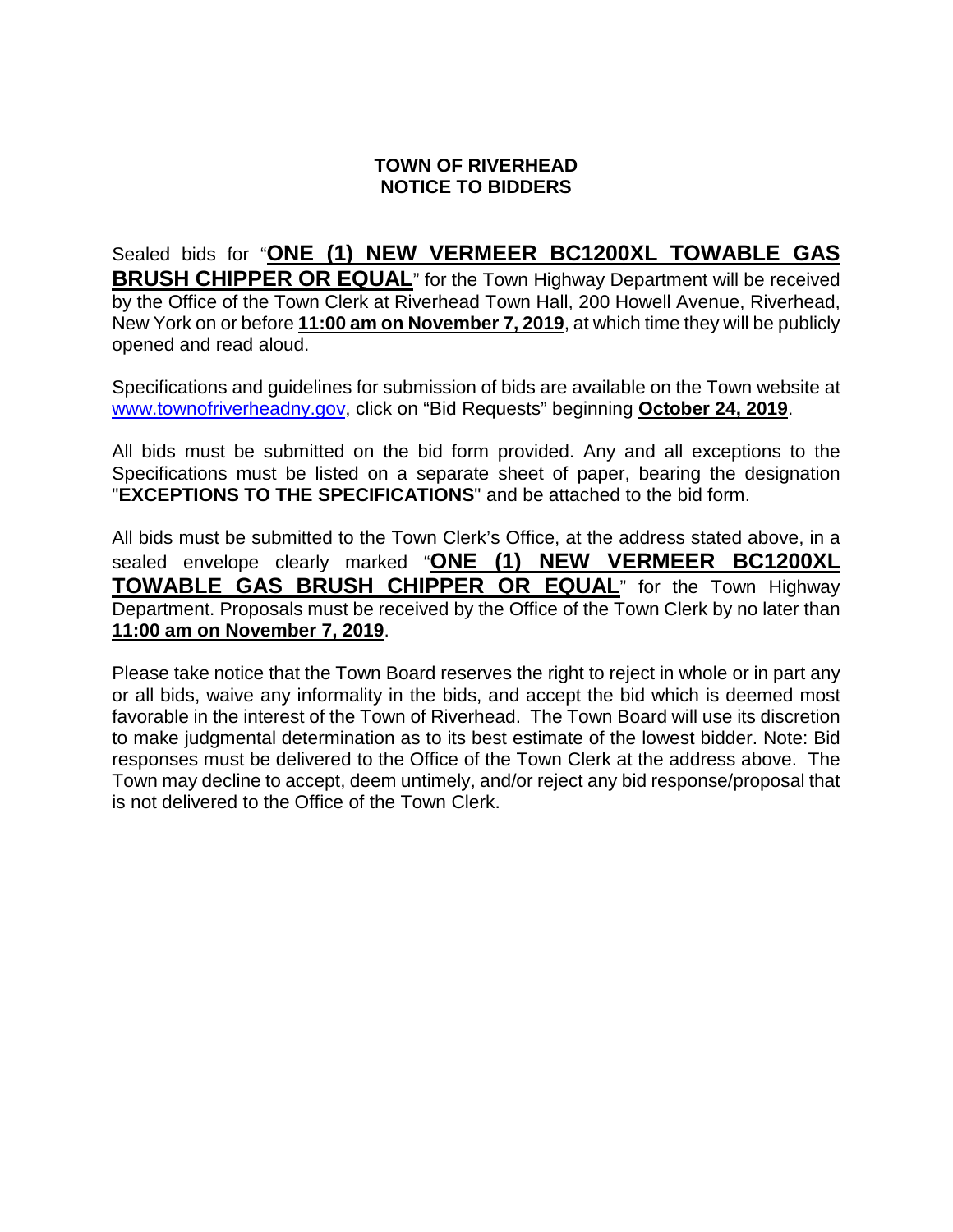### **TOWN OF RIVERHEAD BID SPECIFICATION**

# **ONE (1) NEW VERMEER BC1200XL TOWABLE GAS BRUSH CHIPPER OR EQUAL**

### **I. General Description**

The Highway Department is seeking a gas brush chipper with design features for general purpose grounds maintenance. While the Town of Riverhead Highway Department is requesting pricing and availability of a new Vermeer BC1200XL towable gas brush chipper, the Highway Department will consider and accept an equivalent Chipper that meets the general description above and requirements set forth under heading "III" with low hours of use. In addition to the above, the mention in the specifications of any unit, component or equipment by brand name and/or model is meant to convey to the potential bidder the type and quality of the product required and desired by the Town. Any unit, component or equipment which is of equal type and quality may be considered as such and may be acceptable to the Highway Department, upon agreement by the Highway Department to that fact. The decision of the Highway Department however, in such circumstance, is final.

The Highway Department will accept delivery at 1177 Osborne Avenue, Riverhead, NY.

The Chipper shall meet or exceed the construction and specifications set forth below. All equipment furnished as standard by the manufacturer shall be included, if not stated in the written specifications. Special items needed to bring the Chipper up to specifications shall be accepted only if they are the manufacturers regular or approved factory options. Any deviations from the written specifications shown in the bid specifications shall be noted on the form titled "**EXCEPTIONS TO BID SPECIFICATIONS"** annexed to the specifications. In order to receive full consideration, bids must fully follow the specifications described more fully below and the notice to bidders.

### **II. General Requirements**

**Bids**: Unless prices and all information requested are complete, bid may be disregarded and given no consideration. All prices and bids must be in ink or typewritten. No pencil figures or erasures are permitted. Mistakes may be crossed out and corrections inserted adjacent thereto and must be initialed in ink by person signing the bid. All bids must be signed with the firm's name and by a responsible officer or employee.

**Submission of Bids**: Each bid must be submitted on the prescribed form in a sealed envelope clearly marked "**ONE (1) NEW VERMEER BC1200XL TOWABLE**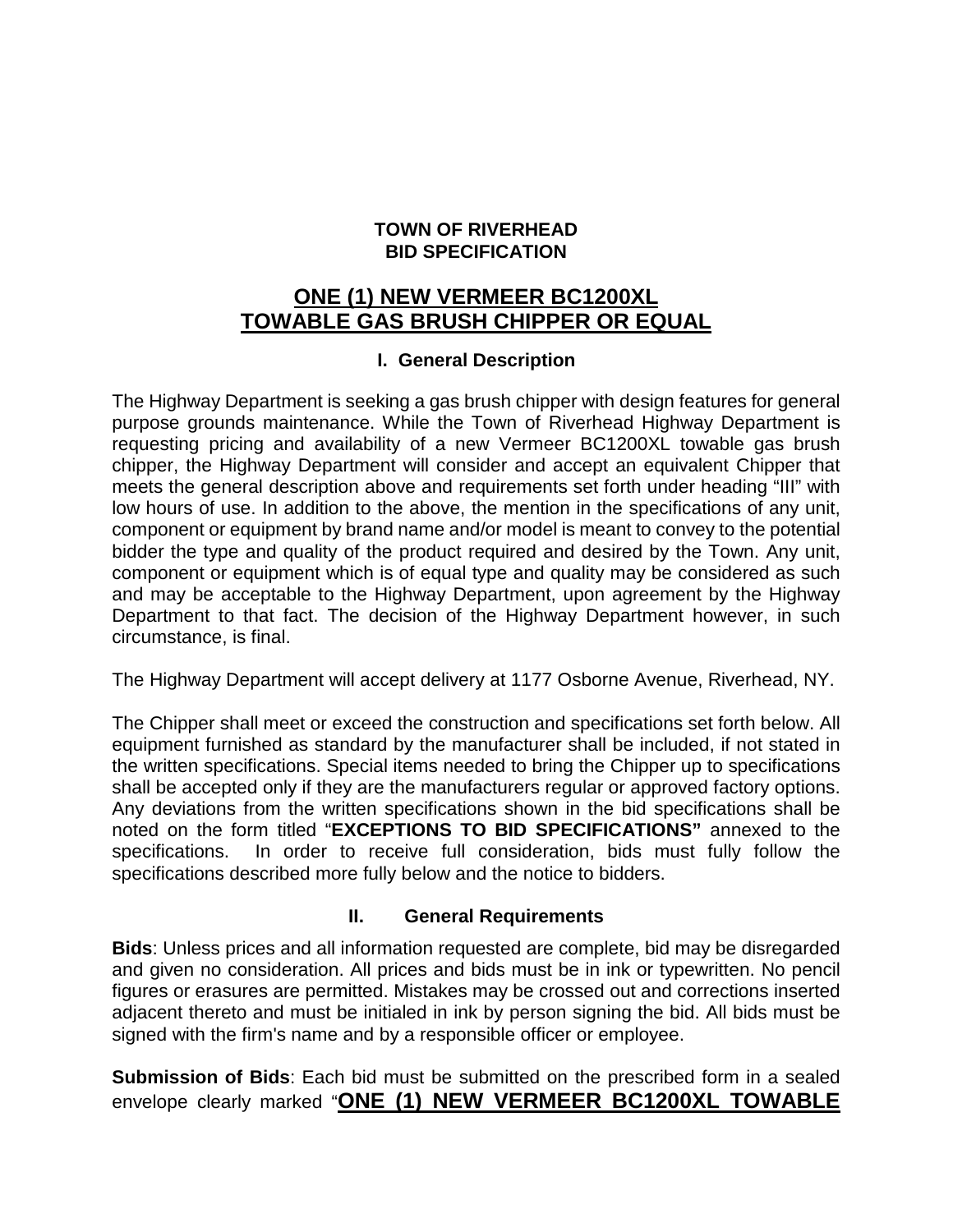**GAS BRUSH CHIPPER OR EQUAL**" and filed with the Town Clerk of the Town of Riverhead at Town Hall, 200 Howell Avenue, Riverhead, New York on or before **11:00 am on November 7, 2019** at which time they will be publicly opened and read aloud.

Information must be furnished complete in compliance with the terms, conditions, and provisions of the bid specifications. The information requested and the manner of submission are essential to permit prompt evaluation of all bids on a fair and uniform basis. Accordingly, the Town reserves the right to declare as non-responsive and reject any bid in which material information requested is not furnished or where indirect or incomplete answers or information is provided. Bids shall be for the total net price including all applicable taxes and charges, delivered F.O.B., Town of Riverhead.

Bids and modifications or corrections thereof received after the closing time specified will not be considered. Note, no telephone, e-mail or facsimile of bids will be accepted. If a photocopy is to be submitted, it must be signed in original, in ink.

The Town reserves the right to accept and/or reject any and all bids and waive and formalities in the bidding procedures to the extent permitted by law and make the award as may be deemed in the best interest of the Town.

## **III. Requirements/Specifications**

The Town of Riverhead is requesting pricing and availability of **ONE (1) NEW VERMEER BC1200XL TOWABLE GAS BRUSH CHIPPER OR EQUAL** for use by the Highway Department. The Highway Department is seeking a chipper with design features for general purpose grounds maintenance. The minimum specifications for the purchase are set forth below.

The following are minimum acceptable specifications (all major standard with such additional specifications listed below). Any exceptions shall be noted in the column titled actual bid:

#### **MINIMUM REQUESTED: ACTUAL BID:**

#### **GENERAL**

Length: 168" (426.7 cm)<br>Width: 79" (200.7 cm) Height: 103" (261.6 cm) Weight (with winch): 5980 lb (2712.49 kg) \_\_\_\_\_\_\_\_\_\_\_\_\_\_\_\_\_\_\_\_\_\_\_\_\_\_\_\_\_ Weight: 5680 lb (2576.4 kg)

#### **ENGINE**

Make/Model: PSI 4.XL Electronic Fuel Injection Horsepower: 135 hp (101 kW) **Details and the set of the set of the set of the set of the set of the set of the set of the set of the set of the set of the set of the set of the set of the set of the set of the set of the s** Max torque: 258 ft-lb (349.8 Nm) @1400 rpm<br>Fuel type: Gasoline Fuel type: Gasoline<br>Number of cylinders: 6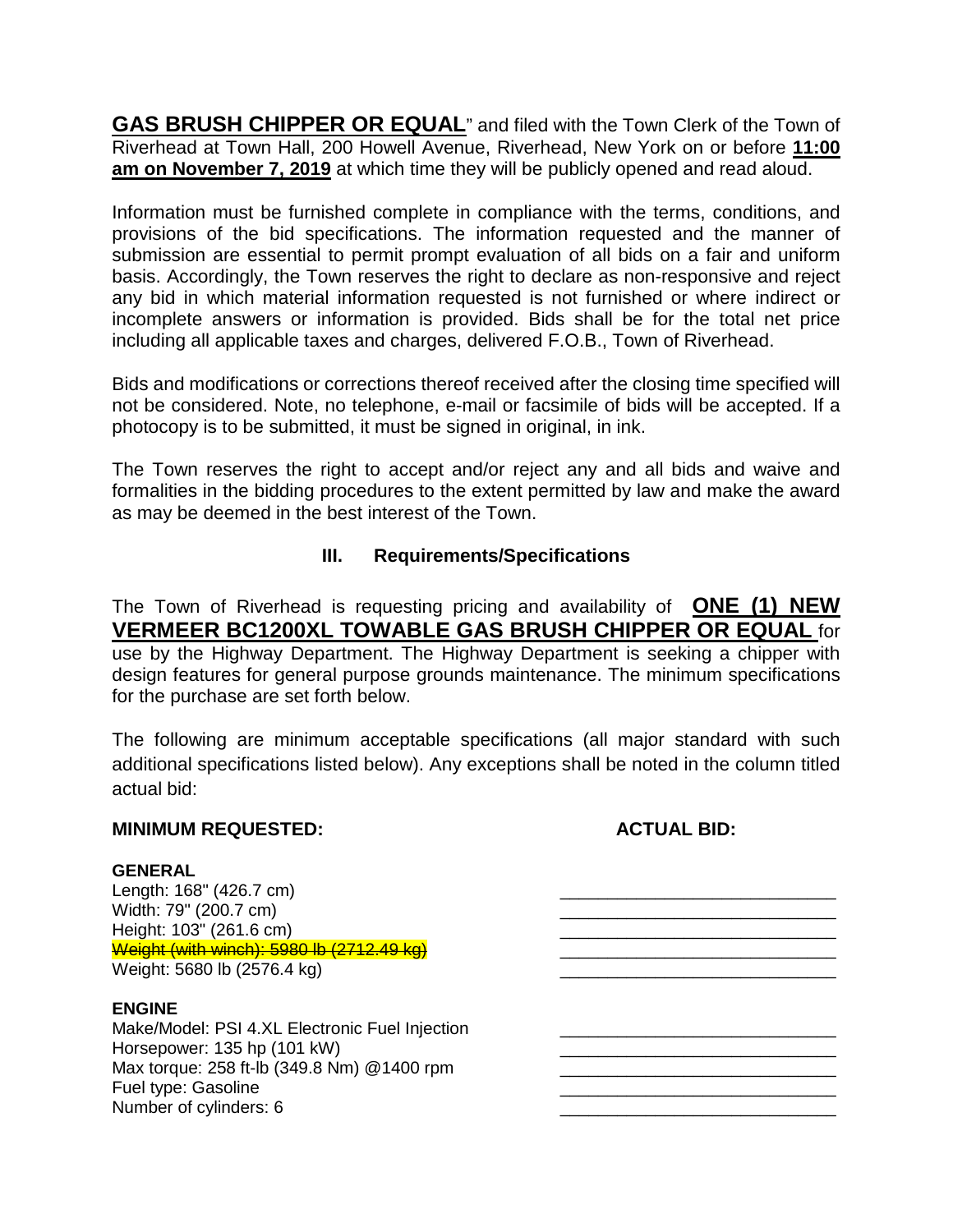Cooling medium: Liquid

#### **CUTTING SYSTEM**

Drum dimensions: 20" diameter x 20" wide  $(50.8 \text{ cm} \times 50.8 \text{ cm})$ Drum speed: 2000 rpm Knives: Two A8 chipper steel Bedknife: Four usable edges

#### **FEED SYSTEM**

Chipping capacity (max):  $13.3$ " (33.8 cm) Infeed opening height: 32" (81.3 cm) Infeed opening width: 52" (132.1 cm) Feed roller orientation: Dual horizontal offset Feed table height: 32" (81.3 cm) Feed speed (max): 110 fpm  $\blacksquare$ Feed roller dimensions (upper roller): 15" (38.1 cm) diameter  $x$  17" (43.2 cm) Feed roller dimensions (lower roller): 11.1" (28.2 cm) diameter  $x$  17" (43.2 cm)

#### **CAPACITIES/ELECTRICAL**

Fuel tank:  $25$  gal (94.6 L) Hydraulic tank: 12 gal  $(45.4 L)$ System voltage: 12 V Lights: LED brake, turn, tail, license, side indicators \_\_\_\_\_\_\_\_\_\_\_\_\_\_\_\_\_\_\_\_\_\_\_\_\_

#### **CHASSIS/BRAKES**

Frame: 7" x .25" (17.8 cm x .6 cm) Z-channel Tires (option 1): ST235/80/R16 Load Range E \_\_\_\_\_\_\_\_\_\_\_\_\_\_\_\_\_\_\_\_\_\_\_\_\_\_\_\_\_ Tires (option 2):  $ST285/75/R16$  Load Range E Axle/Suspension: 7000 lb (3175.2 kg) rubber torsion

#### **MANUALS**

2 Sets of equipment manuals

#### **TRAINING**

4 hours of training in the use and operation of unit

4 hours of training in the maintenance and repair of unit

#### **WARRANTY**

Standard equipment manufacturer's warranty On chipper unit Standard engine manufacturer's warranty on engine

### **DELIVERY MUST BE WITHIN 30 DAYS OF BID AWARD**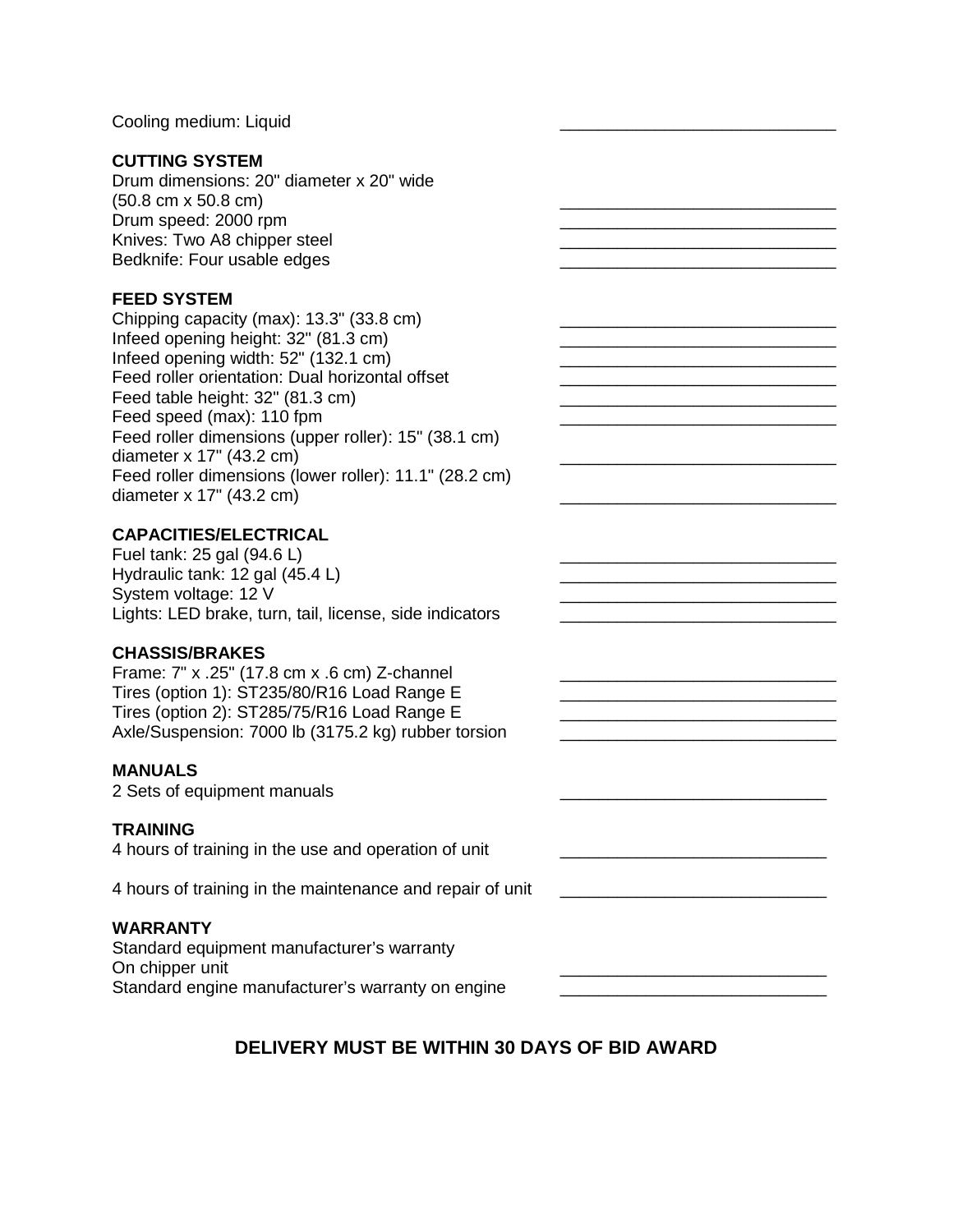## **IV. General Bid Specifications**

### **Bid Form**

Each bid shall be submitted on the required Bid Sheet; Exceptions to Specifications, Bidder Qualifications, Non-Collusive Bidding Certificate and Iran Divestment Act Certification must be submitted with each bid and must be signed by the same individual entering the bid. All bids or bidders not adhering to any of the requirements herein may be rejected.

**Inspection:** The Town reserves the right and shall be at liberty to inspect the chipper and all equipment and shall have the right to reject the chipper, equipment, all materials and workmanship which do not conform to the specification provided; however, the Town is under no duty to make such inspection. If the inspection indicates that repairs are necessary for the intended use of the chipper by the town, the bidder may be offered the option to perform the repairs at the bidder's expense prior to the purchase of the chipper by the Town. The Town's judgment of required repairs is not subject to negotiation or challenge.

Prior to delivery, the chipper shall be completely serviced as necessary to assure proper operation and function.

All parts or attachments not specifically mentioned but necessary to complete the chipper must be furnished and must conform to the highest standards of quality of material and workmanship provided in good engineering practice and intended in these specifications. The chipper will be judged on stability and safety, ability to carry out Town's present operations, ease of operation and maintenance, price and delivery date. These specifications shall be considered minimum unless otherwise stated. All variations from the stated specification must be clearly noted on the Bid Proposal.

Final inspection and acceptance of the chipper for conformity with the specifications shall be made by George Woodson, Highway Superintendent or such designated representative of said Town Highway Department.

**Delivery**: The delivery date or term within which the proposed item(s) will be delivered shall be stated in the space provided under Delivery Information. Failure by the successful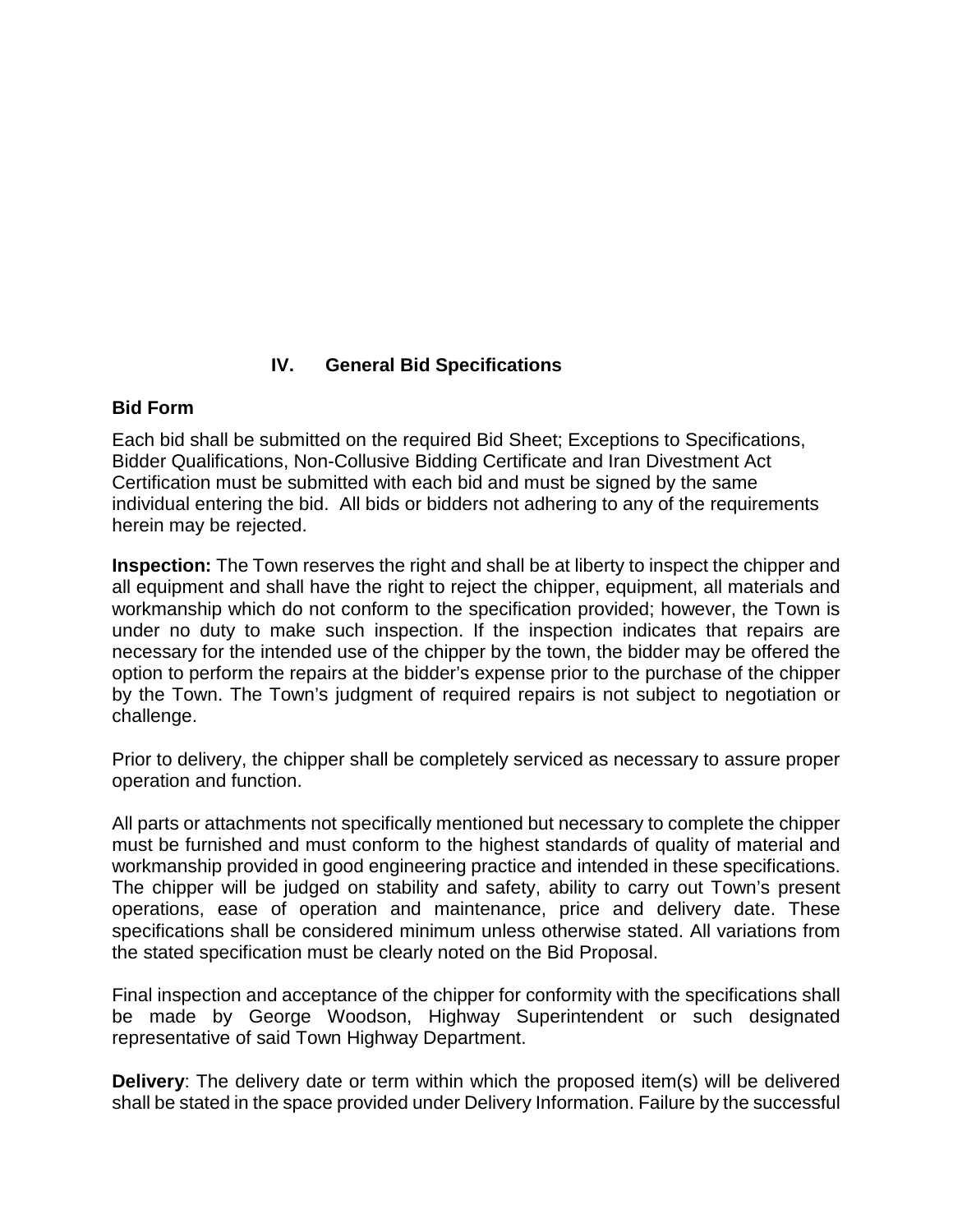seller to notify the Town of Riverhead immediately of any delivery beyond the stated date or terms is cause for him to be held responsible for damages incurred as a result of an extended delivery time.

All equipment/material, spare parts and supplies shall be delivered F.O.B. destination, delivery charges prepaid and added, to the following location, unless otherwise indicated on the Bid Sheet labeled "IV. Bid".

**Material and Equipment Specified by Name:** Whenever any material or equipment is specified by patent or proprietary name or by the name of the manufacturer, unless stated differently, such specification shall be considered as if followed by the words "or acceptable equal", whether or not such words appear. The seller may offer material or equipment with equal or better qualities and performance in substitution for those specified which he considers would be in the Town's interest to accept. No verbal offers for substitution will be acknowledged or considered from sellers, distributors, manufacturers or subcontractors. Any such offers shall be made in writing to the Highway Superintendent for his consideration with the submission of the proposal and the seller shall include sufficient data which, together with any other data the Town may require, will enable the Town to assess the acceptability of the material or equipment. Such acceptance by the Town shall not relieve the seller from full responsibility from the efficiency and quality and performance of the substitute material or equipment, in the same manner and degree as the material and equipment specified by name.

It should be understood that specifying a brand name, components and/or equipment in these specifications shall not relieve the seller from full responsibility to produce the products in accordance with the performance warranty and contractual requirements. The seller is responsible for notifying the Town of any inappropriate brand name, component and/or equipment that may be called for in the specifications, and to propose a suitable substitute for consideration.

**Bid Postponement and Amendment**: The Town of Riverhead reserves the right to revise or amend the specifications up to the time set for opening the bids. Such revisions and amendments, if any, shall be announced by amendments to this solicitation. Copies of such amendments shall be furnished to all prospective sellers. Prospective sellers are defined as those sellers listed on the Town's bids list for this material, or who have obtained bid documents subsequent to the bid advertisement. If the revisions and amendments require changes in quantities or prices proposed, or both, the date set for opening bids may be postponed by such number of days as in the opinion of the Town shall enable sellers to revise their bids. In any case, the bid opening shall be at least two (2) working days after the last amendment, and the amendment shall include an announcement of the new date, if applicable, for the opening of bids.

**Single Bid Response**: If only one bid is received in response to the invitation for bids, a detailed cost proposal may be requested of the single Seller. A cost/price analysis and evaluation and/or audit may be performed of the cost proposal in order to determine if the price is fair and reasonable.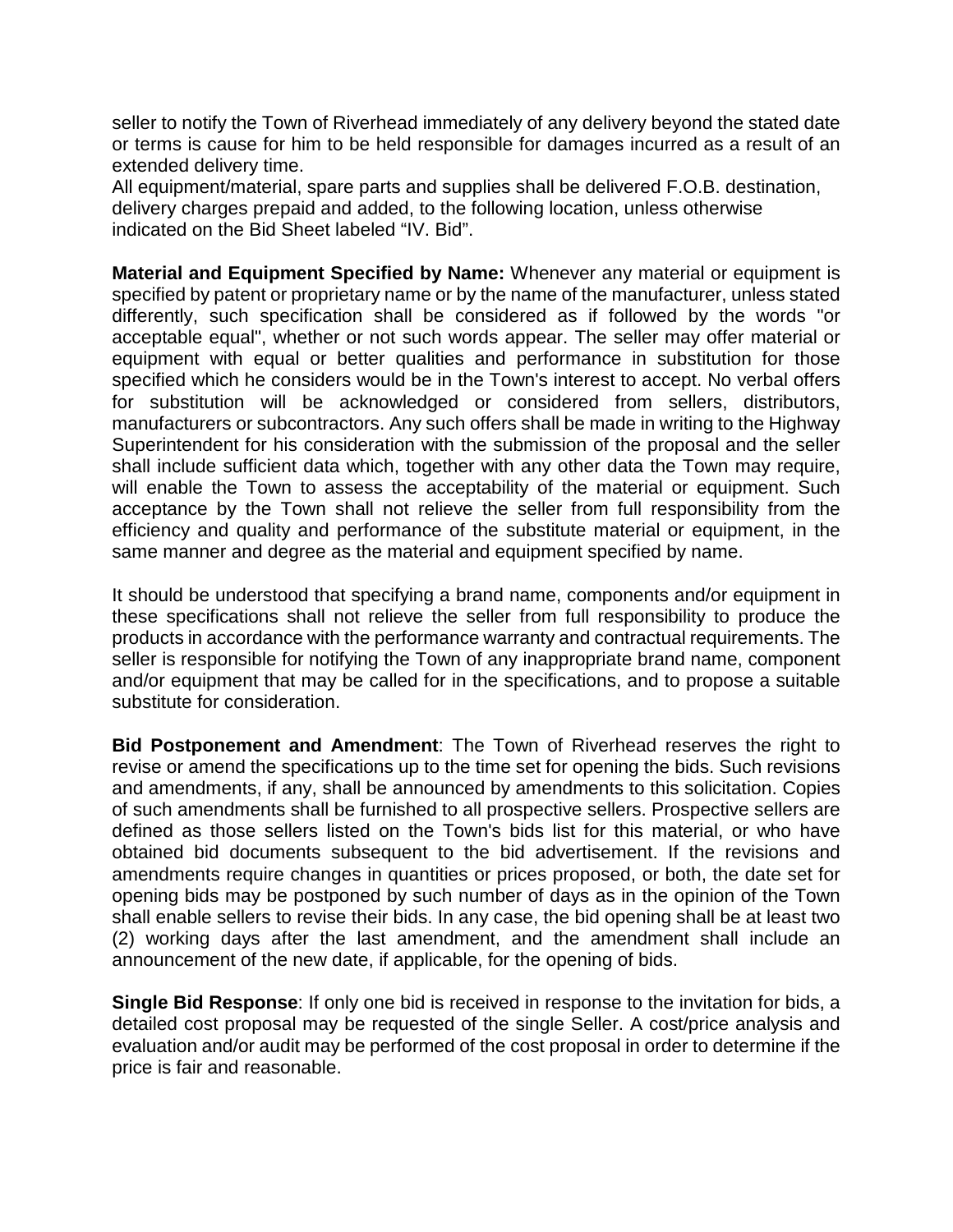**Bid Withdrawal**: After the bids are opened, bids may not be withdrawn for thirty (30) calendar days. Prior to the date/time set for the bid opening, however, bids may be modified or withdrawn by the Seller's authorized representative in person, or by written telegraphic notice. If bids are modified or withdrawn in person, the authorized representative shall make his identity known and shall sign a receipt for the bid.

**Award**: The Town of Riverhead reserves the right to accept bids, award bids and/or not award bids based on one chipper or more than one chipper or award separate (more than one) bids based upon the type of chipper set forth in the specifications; to reject any and all bids, to waive any informality in the bids, and to accept the bid that appears from all consideration to be for the best interest of the Town of Riverhead.

*In determining and evaluating the best bid, the prices will not necessarily be controlling, but quality, equality, efficiency, utility, general terms, delivery, suitability of the equipment/material offered, and the reputation of the equipment/material in general use will also be considered with any other relevant factors. The Highway Superintendent and/or the Purchasing Agent shall be the judges in the determination of these matters.* 

Notice of bid award, if bid be awarded, will be made within thirty (30) days of opening of bids to the lowest responsive and responsible seller, whose bid proposal complies with all the requirements in the bid specifications.

**Title**: Title to the chipper, if any, and all equipment shall pass to the Town at the F.O.B. point designated under Delivery, subject to the right of the Town to reject upon inspection.

**Acceptance and Payment**: Acceptance shall be made at the time all equipment/material is operational and in proper working order as determined by and to the satisfaction of the Town of Riverhead. Acceptance of the equipment/material shall be determined on the basis of technical completeness, performance and adherence to the operational requirements and functions of the specifications.

Payment will be scheduled within thirty (30) days upon complete delivery and acceptance of all material/equipment and receipt of an original and one (1) copy of an invoice complying with the terms and conditions of the award. The Town reserves the right to withhold up to ten percent (10%) of the purchase price in the event there is a conditional acceptance. Non-compliance with any one of the following requirements shall constitute a conditional acceptance:

- a) Adherence to the general construction and performance specifications.
- b) Reasonable opportunity for chipper and equipment/material inspection by Highway Superintendent and/or Town Purchasing Agent.
- c) Receipt of manuals (if applicable).

**Guarantee:** All vehicles, equipment and materials including all parts and assemblies, if applicable, shall be guaranteed against defects in material and workmanship for a period of at least one (1) year after acceptance. Guarantee shall commence at the time of official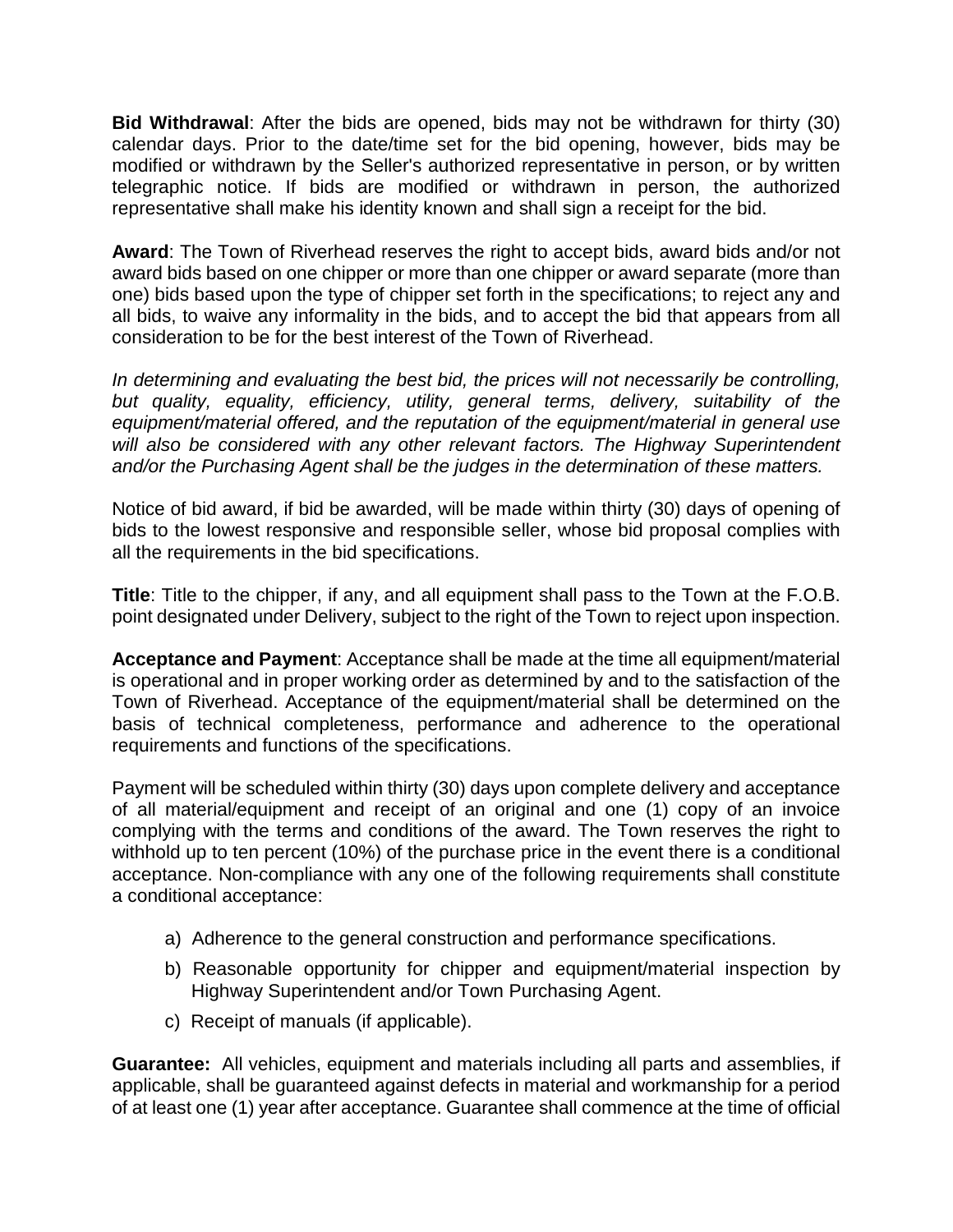acceptance by the Town. Where it is required to repair, replace, resurface, replant or to modify, alter, add or remove hardware, parts, components, or related accessories for the purpose of insuring proper appearance, performance or operation, such operations shall be done as required until such time as acceptable performance has been established.

Note, Seller shall be responsible for any costs related to repairs necessary to pass New York State Inspection.

Problems which occur shall be corrected in an appropriate fashion under guarantee. Seller shall be responsible to attend to and remedy such items within a reasonable amount of time. Appropriate logs and schedules shall be maintained to reflect these items and their redress.

**New York Law**: The Notice to Bidders and Bid Specifications shall be governed according to the laws of the State of New York.

# **V. Bid Sheet**

# **ONE (1) NEW VERMEER BC1200XL TOWABLE GAS BRUSH CHIPPER OR EQUAL**

The Chipper must include all major standard equipment for the make and model "ONE (1) NEW VERMEER BC1200XL TOWABLE GAS BRUSH CHIPPER OR EQUAL" together with such additional equipment listed below:

\_\_\_\_\_\_\_\_\_\_\_\_\_\_\_\_\_\_\_\_\_\_\_\_\_\_\_\_\_\_\_\_\_\_\_\_\_\_\_\_\_\_\_\_\_\_\_\_\_\_\_\_\_\_\_\_\_\_\_\_\_\_\_\_\_\_\_\_\_\_

\_\_\_\_\_\_\_\_\_\_\_\_\_\_\_\_\_\_\_\_\_\_\_\_\_\_\_\_\_\_\_\_\_\_\_\_\_\_\_\_\_\_\_\_\_\_\_\_\_\_\_\_\_\_\_\_\_\_\_\_\_\_\_\_\_\_\_\_\_\_

\_\_\_\_\_\_\_\_\_\_\_\_\_\_\_\_\_\_\_\_\_\_\_\_\_\_\_\_\_\_\_\_\_\_\_\_\_\_\_\_\_\_\_\_\_\_\_\_\_\_\_\_\_\_\_\_\_\_\_\_\_\_\_\_\_\_\_\_\_\_

\_\_\_\_\_\_\_\_\_\_\_\_\_\_\_\_\_\_\_\_\_\_\_\_\_\_\_\_\_\_\_\_\_\_\_\_\_\_\_\_\_\_\_\_\_\_\_\_\_\_\_\_\_\_\_\_\_\_\_\_\_\_\_\_\_\_\_\_\_\_

\_\_\_\_\_\_\_\_\_\_\_\_\_\_\_\_\_\_\_\_\_\_\_\_\_\_\_\_\_\_\_\_\_\_\_\_\_\_\_\_\_\_\_\_\_\_\_\_\_\_\_\_\_\_\_\_\_\_\_\_\_\_\_\_\_\_\_\_\_\_

\_\_\_\_\_\_\_\_\_\_\_\_\_\_\_\_\_\_\_\_\_\_\_\_\_\_\_\_\_\_\_\_\_\_\_\_\_\_\_\_\_\_\_\_\_\_\_\_\_\_\_\_\_\_\_\_\_\_\_\_\_\_\_\_\_\_\_\_\_\_

I, \_\_\_\_\_\_\_\_\_\_\_\_\_\_\_\_\_\_\_\_\_\_\_\_\_\_\_\_\_\_\_\_\_\_, certify that the street sweeper/chipper described above and offered for sale is good repair, condition and working order with only ordinary wear and tear from proper use and no rust/rot of exterior of chipper. In addition, the street sweeper/chipper and all components are fully operational, road worthy and capable of passing a chipper inspection by the State of New York.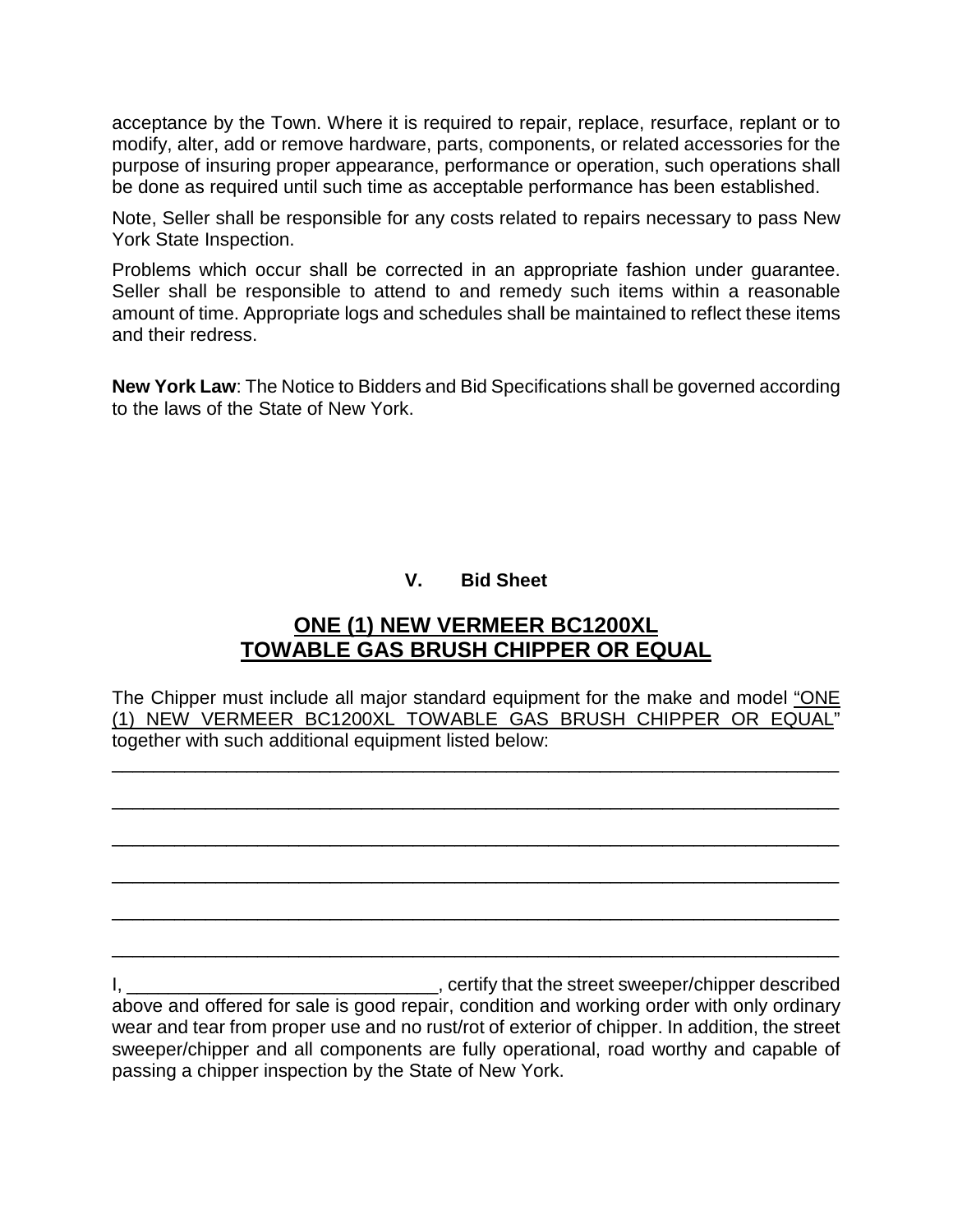| <b>BID PRICE:</b> | \$ |
|-------------------|----|
|                   |    |
|                   |    |
|                   |    |
|                   |    |
|                   |    |

# **VI. Exceptions to Specifications**

### **REQUIRED DATA (Please complete for any exception to the specifications)**

**\_\_\_\_\_\_\_\_\_\_\_\_\_\_\_\_\_\_\_\_\_\_\_\_\_\_\_\_\_\_\_\_\_\_\_\_\_\_\_\_\_\_\_** *(*Identify on the line above Year, Model*)*

Please identify the exceptions to the specifications by checking the appropriate box (see VI (A) below) and provide description of item(s) offered for consideration and/or as and for "equivalent" (see VI (B) below).

A. Please check appropriate boxes to identify exception to bid specifications set for in Part III of these specifications:

| Hours and/or Odometer Reading                                                  |
|--------------------------------------------------------------------------------|
| Condition of Chipper Engine/Mechanical/Parts (good repair, condition<br>order) |

dition of Chipper Engine/Mechanical/Parts (good repair, condition and working  $\mathsf{r})$ 

| -- |
|----|
|    |
|    |
|    |
|    |
|    |
|    |
|    |
|    |
|    |

Condition of Chipper Exterior Engine: \_\_\_\_\_\_\_\_\_\_\_\_\_\_\_\_\_\_\_\_\_\_\_\_\_\_\_\_\_\_\_\_\_\_\_\_\_\_\_\_\_\_\_\_\_\_\_\_\_\_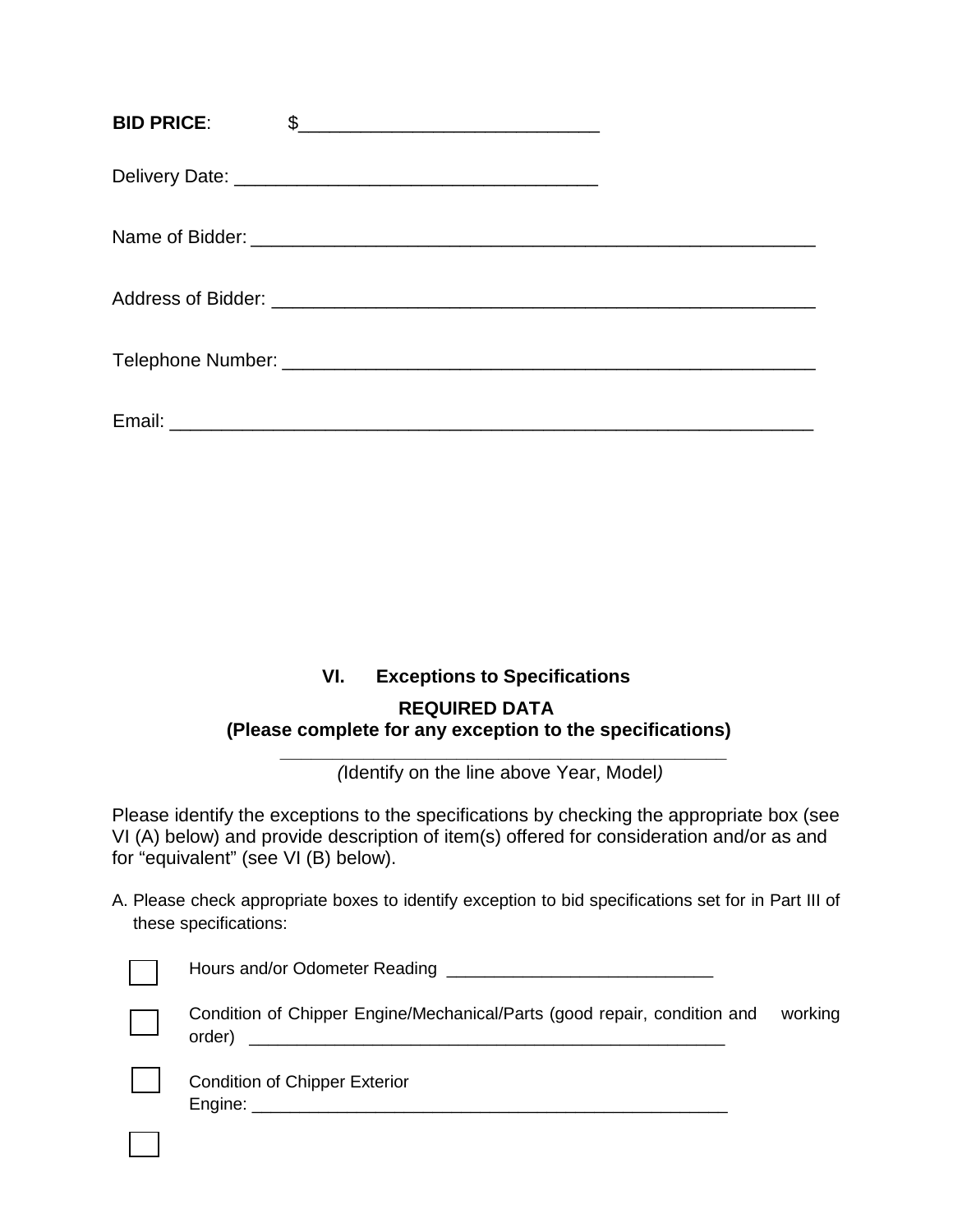|                   | Inside/outside controls                                                                                                                                           |
|-------------------|-------------------------------------------------------------------------------------------------------------------------------------------------------------------|
|                   | Delivery must be within 30 days of bid award                                                                                                                      |
|                   | Warranty for Chassis/Engine/Transmission                                                                                                                          |
|                   | Warranty on auxiliary engine for sweep system and sweepers                                                                                                        |
|                   |                                                                                                                                                                   |
|                   | B. Exceptions to the specifications of any bid items stated herein shall be fully described in writing<br>by the contractor in the space provided below:          |
|                   | ,我们也不能在这里的人,我们也不能在这里的人,我们也不能在这里的人,我们也不能在这里的人,我们也不能在这里的人,我们也不能在这里的人,我们也不能在这里的人,我们                                                                                  |
|                   |                                                                                                                                                                   |
|                   |                                                                                                                                                                   |
|                   |                                                                                                                                                                   |
|                   |                                                                                                                                                                   |
|                   |                                                                                                                                                                   |
|                   |                                                                                                                                                                   |
|                   | <b>BIDDER QUALIFICATIONS</b>                                                                                                                                      |
|                   | All questions must be answered and the information given must be clear and comprehensive. If<br>necessary, questions may be answered on separate attached sheets. |
| <b>Section A.</b> |                                                                                                                                                                   |
| 1.                | Name of Offeror/Organization:                                                                                                                                     |
| 2.                | Main Office Address:                                                                                                                                              |
| 3.                | When Organized:                                                                                                                                                   |
| 4.                | If a Corporation, Indicate State Incorporated In:                                                                                                                 |
|                   |                                                                                                                                                                   |

5. **NAME OF PARTNERS HOME ADDRESS OF PARTNERS**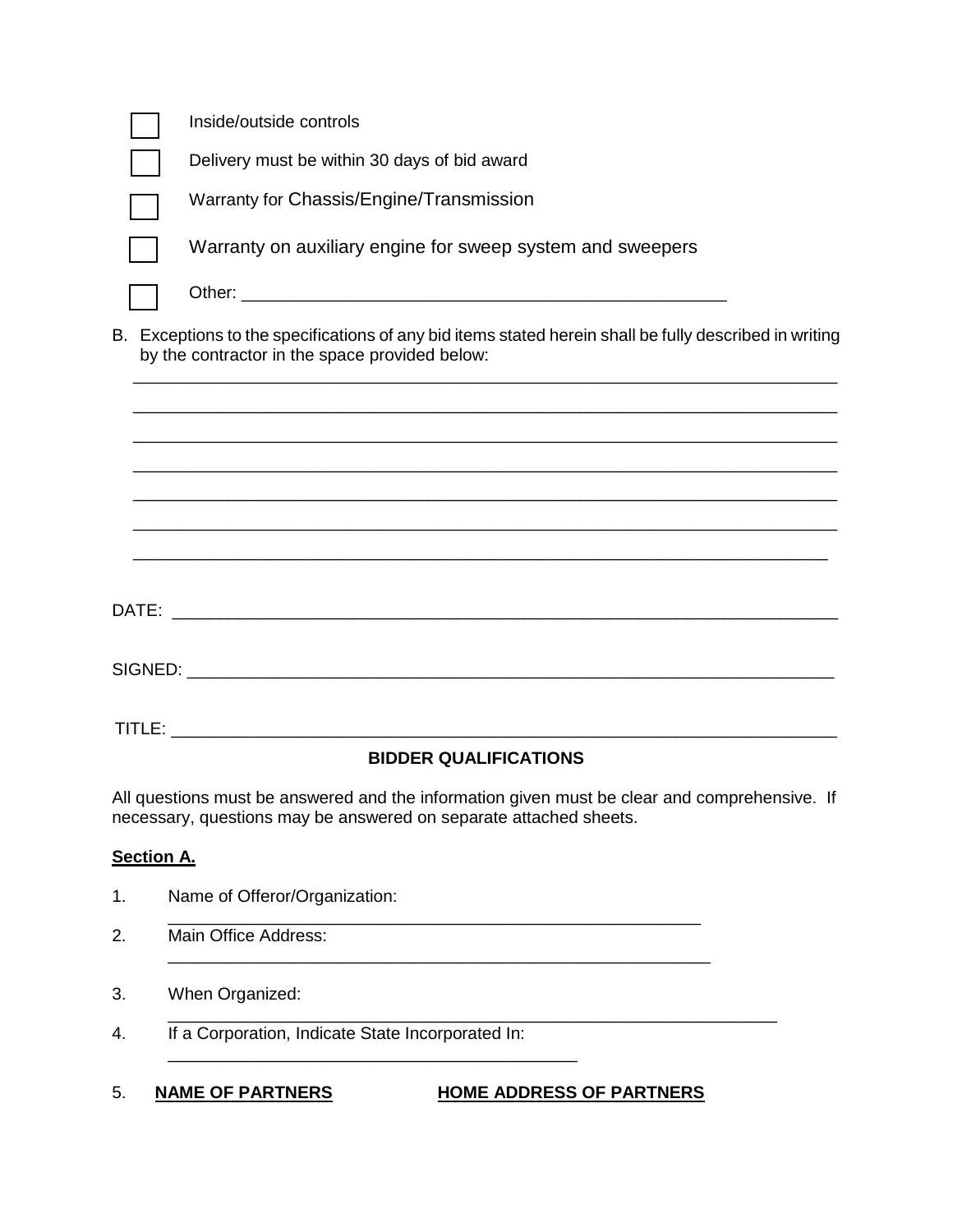(If Bidder is a FIRM, state here the name and home address of each member thereof) \_\_\_\_\_\_\_\_\_\_\_\_\_\_\_\_\_\_\_\_\_\_\_\_\_\_\_\_\_\_\_\_\_\_\_\_\_\_\_\_\_\_\_\_\_\_\_\_\_\_\_\_\_\_\_\_\_\_\_\_\_\_\_\_\_\_\_\_\_\_

\_\_\_\_\_\_\_\_\_\_\_\_\_\_\_\_\_\_\_\_\_\_\_\_\_\_\_\_\_\_\_\_\_\_\_\_\_\_\_\_\_\_\_\_\_\_\_\_\_\_\_\_\_\_\_\_\_\_\_\_\_\_\_\_\_\_\_\_\_\_

If Bidder is a CORPORATION, complete the information below: Name and Address of President:

\_\_\_\_\_\_\_\_\_\_\_\_\_\_\_\_\_\_\_\_\_\_\_\_\_\_\_\_\_\_\_\_\_\_\_\_\_\_\_\_\_\_\_\_\_\_\_\_\_\_\_\_\_\_\_\_\_\_\_\_

\_\_\_\_\_\_\_\_\_\_\_\_\_\_\_\_\_\_\_\_\_\_\_\_\_\_\_\_\_\_\_\_\_\_\_\_\_\_\_\_\_\_\_\_\_\_\_\_\_\_\_\_\_\_\_\_\_\_\_\_

\_\_\_\_\_\_\_\_\_\_\_\_\_\_\_\_\_\_\_\_\_\_\_\_\_\_\_\_\_\_\_\_\_\_\_\_\_\_\_\_\_\_\_\_\_\_\_\_\_\_\_\_\_\_\_\_

Name and Address of Vice President:

Name and Address of Secretary:

6. Does any other contractor, vendor or person have, hold, or may derive any actual or beneficial percentage of interest in any other form of ownership of the Offeror in an amount of 5% or more? Yes/No \_\_\_\_\_\_ If yes, please provide:  $Name:$ 

Address:

#### **Section B.**

Provide information below regarding similar contracts held: Contact Person (Name and Phone Number):

\_\_\_\_\_\_\_\_\_\_\_\_\_\_\_\_\_\_\_\_\_\_\_\_\_\_\_\_\_\_ \_\_\_\_\_\_\_\_\_\_\_\_\_\_\_\_\_\_\_\_\_\_\_\_\_\_\_\_\_\_\_\_\_\_\_\_ \_\_\_\_\_\_\_\_\_\_\_\_\_\_\_\_\_\_\_\_\_\_\_\_\_\_\_\_\_\_ \_\_\_\_\_\_\_\_\_\_\_\_\_\_\_\_\_\_\_\_\_\_\_\_\_\_\_\_\_\_\_\_\_\_\_\_

\_\_\_\_\_\_\_\_\_\_\_\_\_\_\_\_\_\_\_\_\_\_\_\_\_\_\_\_\_\_ \_\_\_\_\_\_\_\_\_\_\_\_\_\_\_\_\_\_\_\_\_\_\_\_\_\_\_\_\_\_\_\_\_\_\_\_\_ \_\_\_\_\_\_\_\_\_\_\_\_\_\_\_\_\_\_\_\_\_\_\_\_\_\_\_\_\_\_ \_\_\_\_\_\_\_\_\_\_\_\_\_\_\_\_\_\_\_\_\_\_\_\_\_\_\_\_\_\_\_\_\_\_\_\_\_

\_\_\_\_\_\_\_\_\_\_\_\_\_\_\_\_\_\_\_\_\_\_\_\_\_\_\_\_\_\_\_\_\_\_\_\_\_\_\_\_\_\_\_\_\_\_\_\_\_\_\_\_\_\_\_\_\_\_\_\_\_\_\_\_\_\_\_\_\_\_

\_\_\_\_\_\_\_\_\_\_\_\_\_\_\_\_\_\_\_\_\_\_\_\_\_\_\_\_\_\_\_\_\_\_\_\_\_\_\_\_\_\_\_\_\_\_\_\_\_\_\_\_\_\_\_\_\_\_\_\_\_\_\_\_\_\_\_\_\_

\_\_\_\_\_\_\_\_\_\_\_\_\_\_\_\_\_\_\_\_\_\_\_\_\_\_\_\_\_\_ \_\_\_\_\_\_\_\_\_\_\_\_\_\_\_\_\_\_\_\_\_\_\_\_\_\_\_\_\_\_\_\_\_\_\_\_ Amount of Contract: Date Completed:

#### **Section C.**

1. Have you ever failed to complete any contract awarded to you? Yes/No

2. Have you ever defaulted on a contract? Yes/No \_\_\_\_ If yes, state where and why:

3. Has any officer or partner of your organization ever been an officer or partner of some other organization that failed to complete a contract? Yes/No \_\_\_\_\_

If yes, state name of individual, other organization and reason: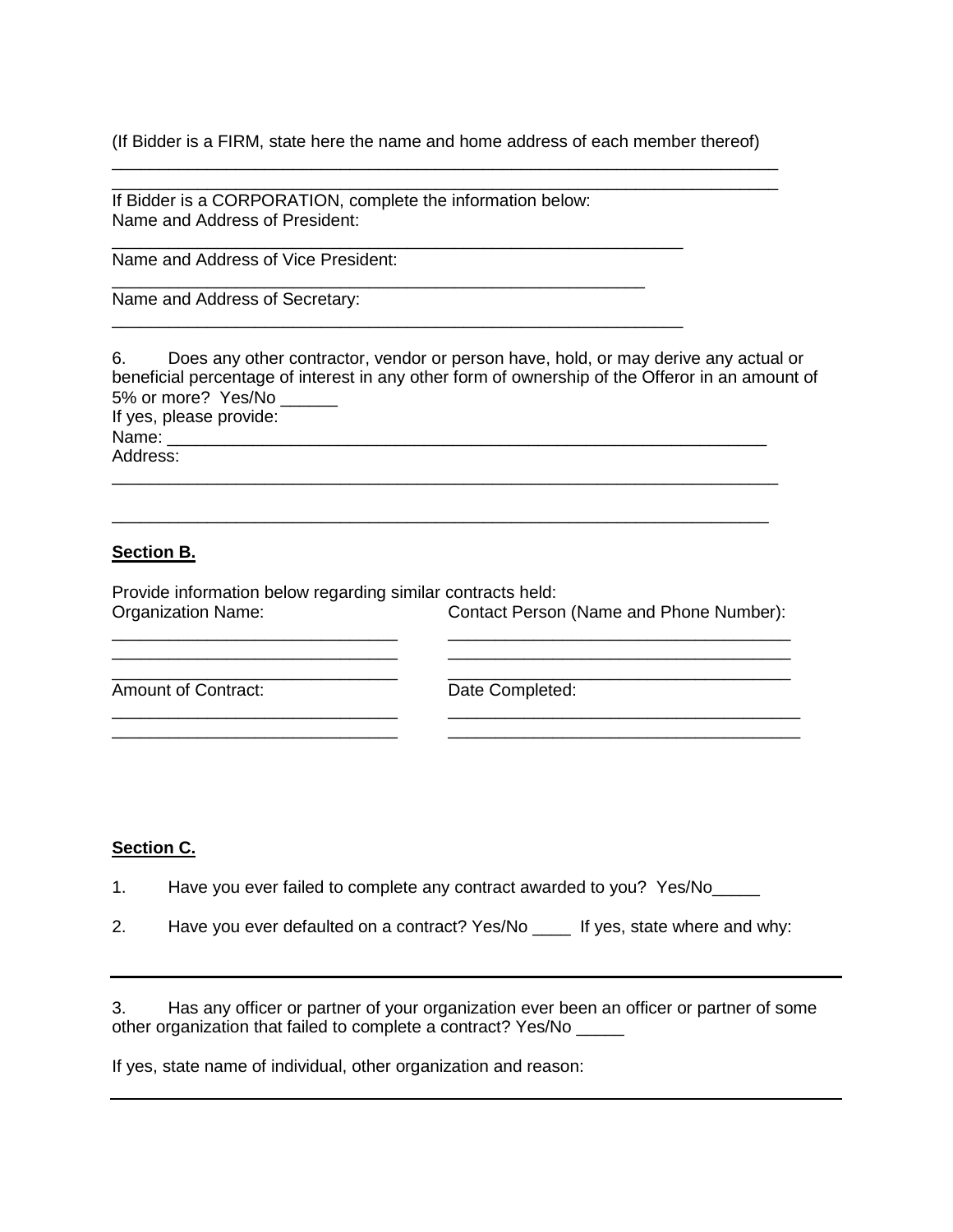4. Has any officer or partner of your organization ever failed to complete a contract in his/her own name? Yes/No \_\_\_\_\_\_ if yes, state name and reason:

5. In what other lines of business are you financially interested? \_\_\_\_\_\_\_\_\_\_\_\_\_\_\_\_\_\_\_\_\_\_\_\_\_\_\_\_\_\_\_\_\_\_\_\_\_\_\_\_\_\_\_\_\_\_\_\_\_\_\_\_\_\_\_\_\_\_\_\_\_\_\_\_\_\_\_\_\_\_ 6. Who will personally supervise this contract? Name and Phone Number Title \_\_\_\_\_\_\_\_\_\_\_\_\_\_\_\_\_\_\_\_\_\_\_\_\_\_\_\_\_\_\_\_\_\_\_\_\_\_\_ \_\_\_\_\_\_\_\_\_\_\_\_\_\_\_\_\_\_\_\_\_ 7. Do you have, or can you obtain, sufficient personnel and equipment to perform this contract as required by the "Bid Proposal"? Yes/No \_\_\_\_\_\_ 8. Provide names and phone numbers of local (Long Island) government references: \_\_\_\_\_\_\_\_\_\_\_\_\_\_\_\_\_\_\_\_\_\_\_\_\_\_\_\_\_\_\_\_\_\_\_\_\_\_\_\_\_\_\_\_\_\_\_\_\_\_\_\_\_\_\_\_\_\_\_\_\_\_\_\_\_\_\_\_\_\_ \_\_\_\_\_\_\_\_\_\_\_\_\_\_\_\_\_\_\_\_\_\_\_\_\_\_\_\_\_\_\_\_\_\_\_\_\_\_\_\_\_\_\_\_\_\_\_\_\_\_\_\_\_\_\_\_\_\_\_\_\_\_\_\_\_\_\_\_\_\_

9. Provide contact names and phone numbers for emergencies that require an immediate response:

Day: \_\_\_\_\_\_\_\_\_\_\_\_\_\_\_\_\_\_\_\_\_\_\_\_\_\_\_\_\_ Night: \_\_\_\_\_\_\_\_\_\_\_\_\_\_\_\_\_\_\_\_\_\_\_\_\_\_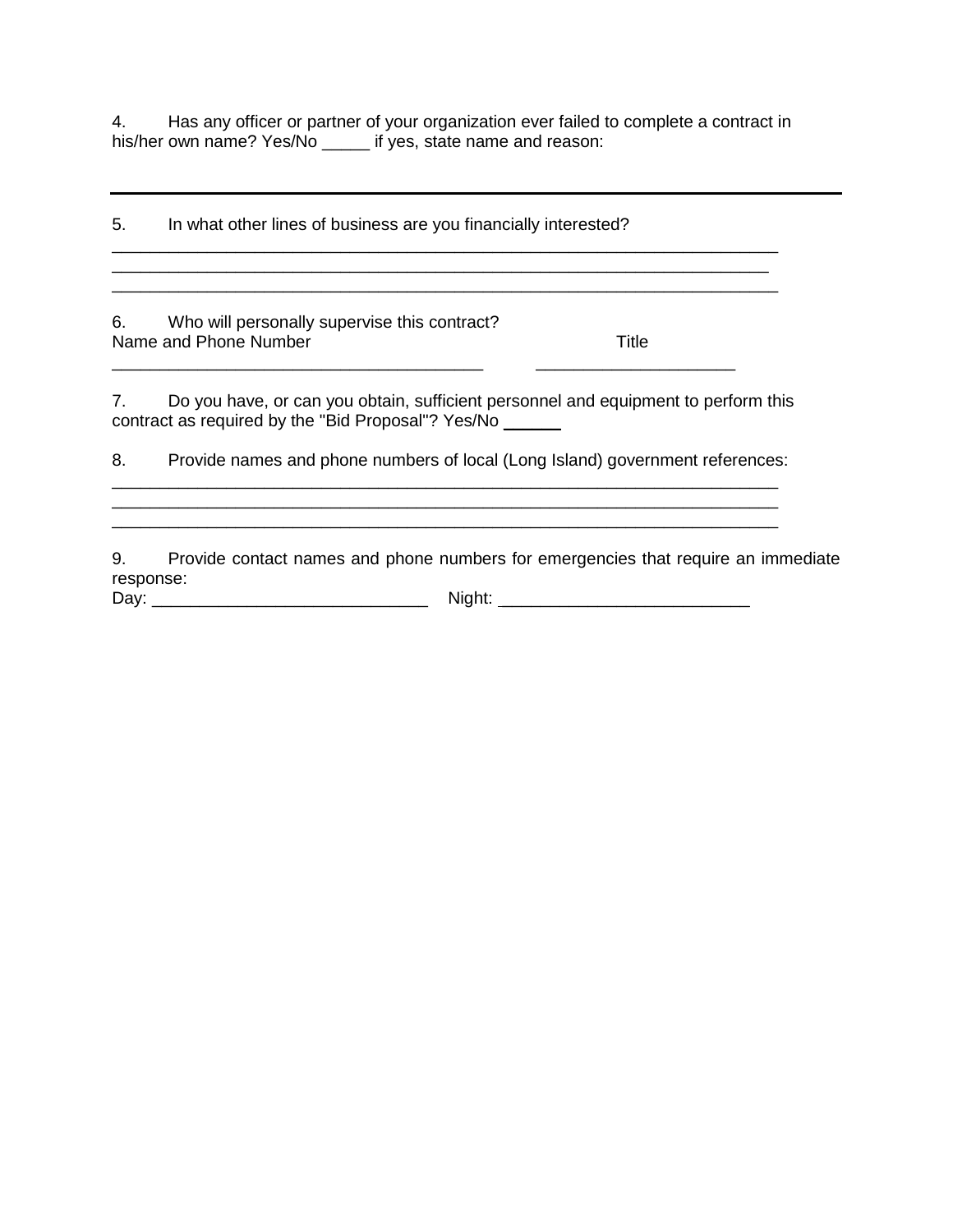10. List all major equipment you will utilize to perform all work. Indicate whether you currently own or lease the equipment, or will lease it (attach a separate sheet if necessary).

\_\_\_\_\_\_\_\_\_\_\_\_\_\_\_\_\_\_\_\_\_\_\_\_\_\_\_\_\_\_\_\_\_\_\_\_\_\_\_\_\_\_\_\_\_\_\_\_\_\_\_\_\_\_\_\_\_\_\_\_\_\_\_\_\_\_\_\_\_\_ \_\_\_\_\_\_\_\_\_\_\_\_\_\_\_\_\_\_\_\_\_\_\_\_\_\_\_\_\_\_\_\_\_\_\_\_\_\_\_\_\_\_\_\_\_\_\_\_\_\_\_\_\_\_\_\_\_\_\_\_\_\_\_\_\_\_\_\_\_\_

11. Successful Offeror shall provide the Town, at the signing of the contract, the following information:

a. Table of Organization of the CONTRACTOR showing the names and addresses of all individuals serving on the Board of Directors or comparable body of the CONTRACTOR.

\_\_\_\_\_\_\_\_\_\_\_\_\_\_\_\_\_\_\_\_\_\_\_\_\_\_\_\_\_\_\_\_\_\_\_\_\_\_\_\_\_\_\_\_\_\_\_\_\_\_\_\_\_\_\_\_\_\_\_\_\_\_\_\_\_\_\_\_\_\_

b. Proof of financial capability and a detailed financial statement.

#### **Section D.**

(\*Delete phrases that are not applicable)

I, \_\_\_\_\_\_\_\_\_\_\_\_\_\_\_\_\_\_\_\_\_\_\_\_\_\_\_\_\_\_\_\_\_\_\_\_\_\_\_\_ the \*(applicant herein), (an officer or agent

of the corporate applicant) namely its \_\_\_\_\_\_\_\_\_\_\_\_\_\_\_\_\_\_\_\_\_,(list corporate interest)

(swears) or (affirms) under the penalties of perjury that:

1. The following persons have a direct or indirect interest in this bid:

| <b>NAME</b> | <b>INNDECC</b><br>៶∟ບບ | DATE OF BIRTH |
|-------------|------------------------|---------------|
|             |                        |               |

(In case of corporations, all officers of the corporation and stockholders owning more than 5% of the corporate stock must be listed. Attach an additional sheet, if necessary).

\_\_\_\_\_\_\_\_\_\_\_\_\_\_\_\_\_\_\_\_\_\_\_\_\_\_\_\_\_\_\_\_\_\_\_\_\_\_\_\_\_\_\_\_\_\_\_\_\_\_\_\_\_\_\_\_\_\_\_\_\_\_\_\_\_\_\_\_\_\_\_\_\_\_\_\_

2. The following person(s) listed immediately above are related by blood or marriage to an officer or employee of the OWNER. Attach an additional sheet, if necessary.

NAME RELATIONSHIP NAME/POSITION OF EMPLOYEE/OFFICER

False statements made herein are punishable as a Class A misdemeanor pursuant to 210.45 of the Penal Law.

\_\_\_\_\_\_\_\_\_\_\_\_\_\_\_\_\_\_\_\_\_\_\_\_\_\_\_\_\_\_\_\_\_\_\_\_\_\_\_\_\_\_\_\_\_\_\_\_\_\_\_\_\_\_\_\_\_\_\_\_\_\_\_\_\_\_\_\_\_\_ \_\_\_\_\_\_\_\_\_\_\_\_\_\_\_\_\_\_\_\_\_\_\_\_\_\_\_\_\_\_\_\_\_\_\_\_\_\_\_\_\_\_\_\_\_\_\_\_\_\_\_\_\_\_\_\_\_\_\_\_\_\_\_\_\_\_\_\_\_\_ \_\_\_\_\_\_\_\_\_\_\_\_\_\_\_\_\_\_\_\_\_\_\_\_\_\_\_\_\_\_\_\_\_\_\_\_\_\_\_\_\_\_\_\_\_\_\_\_\_\_\_\_\_\_\_\_\_\_\_\_\_\_\_\_\_\_\_\_\_\_

> \_\_\_\_\_\_\_\_\_\_\_\_\_\_\_\_\_\_\_\_\_\_\_\_\_\_\_\_\_\_\_\_\_\_\_\_\_ Legal Name of Person/Firm/Corporation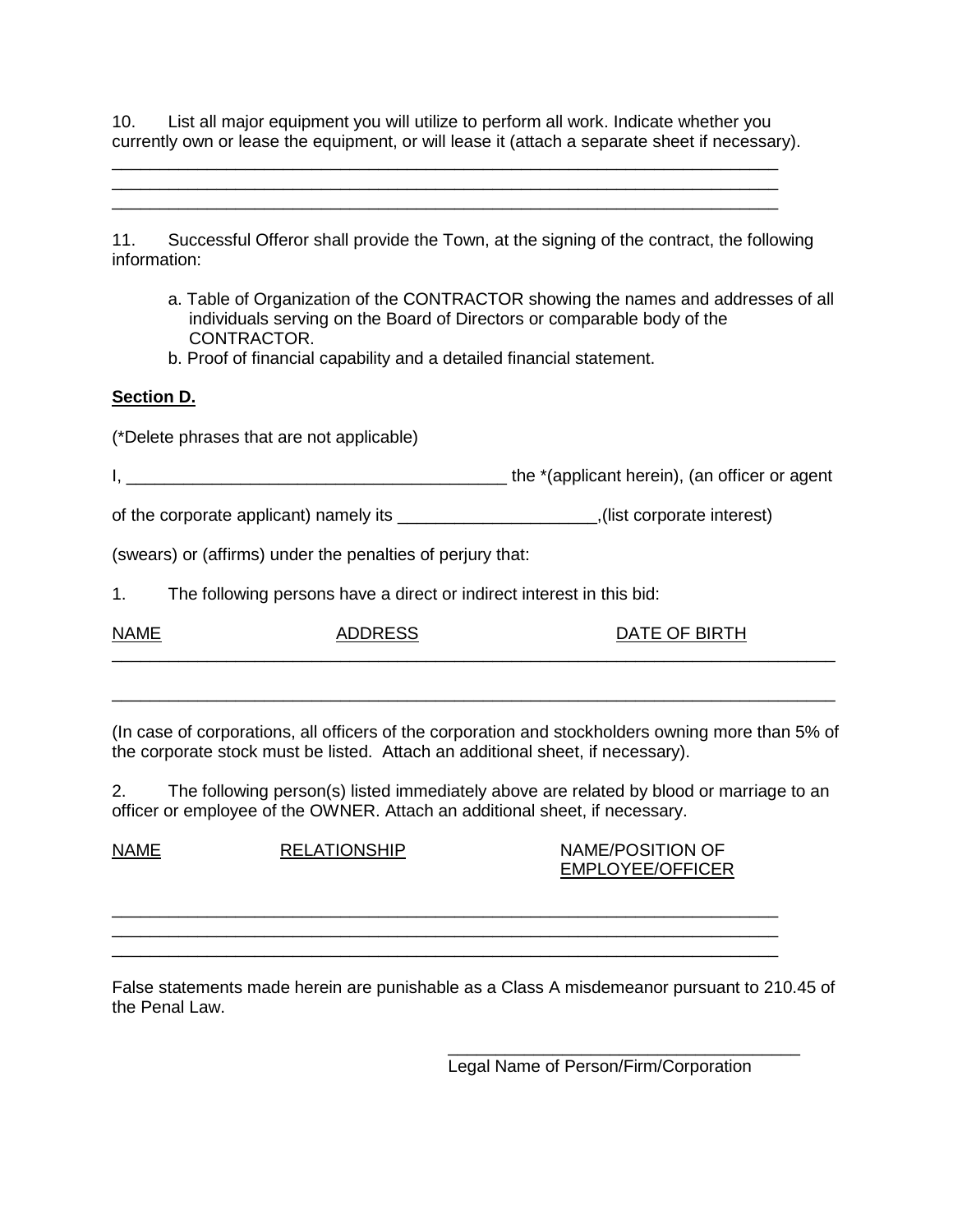By: \_\_\_\_\_\_\_\_\_\_\_\_\_\_\_\_\_\_\_\_\_\_\_\_\_\_\_\_\_\_\_\_\_\_

### **GENERAL MUNICIPAL LAW – SECTION 103-d**

### **Non-Collusive Bidding Certificate**

By submission of this bid, each bidder and each person signing on behalf of any bidder certifies, and in the case of a joint bid, each party thereto certifies as to its own organization, under the penalty of perjury, that to the best of his knowledge and belief:

- (A) The prices in this bid have been arrived at independently without collusion, consultation, communication or agreement, and for the purpose of restricting competition, as to any matter relating to such prices with any other bidder or with any competitor or potential competitor;
- (B) Unless otherwise required by law, the prices which have been quoted in this bid have not been knowingly disclosed by the bidder prior to the opening, directly or indirectly to any other bidder, competitor or potential competitor;
- (C) No attempt has been or will be made by the bidder to induce any other person, partnership, or corporation to submit or not to submit a bid for the purpose of restricting competition.

I hereby affirm, under the penalty of perjury, the foregoing statement is true:

| Signed by: |  |  |  |
|------------|--|--|--|
|            |  |  |  |
| Title:     |  |  |  |

Date: \_\_\_\_\_\_\_\_\_\_\_\_\_\_\_\_\_\_\_\_\_\_\_\_\_\_\_\_\_\_\_\_\_\_\_\_\_\_\_\_\_\_\_

Affix corporate seal if contractor is a corporation.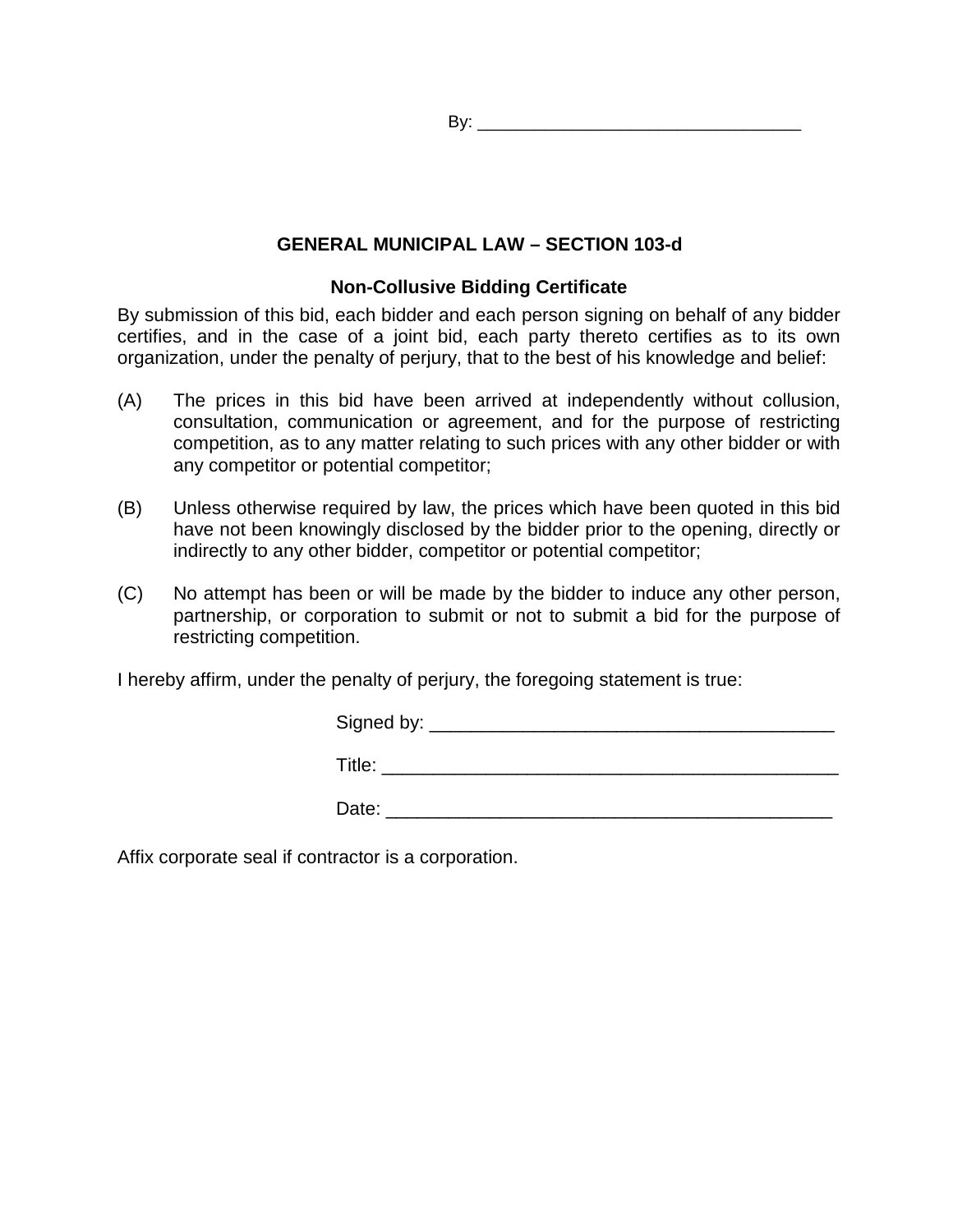# **IRAN DIVESTMENT ACT CERTIFICATION**

As a result of the Iran Divestment Act of 2012 (Act), Chapter 1 of the 2012 Laws of New York, a new provision has been added to the State Finance Law (SFL), § 165-a, effective April 12, 2012. Under the Act, the Commissioner of the Office of General Services (OGS) will be developing a list (prohibited entities list) of "persons" who are engaged in "investment activities in Iran" (both are defined terms in the law). Pursuant to SFL § 165 a(3)(b), the initial list is expected to be issued no later than 120 days after the Act's effective date, at which time it will be posted on the OGS website.

By submitting a bid in response to this solicitation or by assuming the responsibility of a Contract awarded hereunder, Bidder/Contractor (or any assignee) certifies that once the prohibited entities list is posted on the OGS website, it will not utilize on such Contract any subcontractor that is identified on the prohibited entities list.

Additionally, Bidder/Contractor is advised that once the list is posted on the OGS website, any Contractor seeking to renew or extend a Contract or assume the responsibility of a Contract awarded in response to the solicitation, must certify at the time the Contract is renewed, extended or assigned that it is not included on the prohibited entities list.

During the term of the Contract, should the TOWN OF RIVERHEAD receive information that a person is in violation of the above-referenced certification, the TOWN OF RIVERHEAD will offer the person an opportunity to respond. If the person fails to demonstrate that it has ceased its engagement in the investment which is in violation of the Act within 90 days after the determination of such violation, then the TOWN OF RIVERHEAD shall take such action as may be appropriate including, but not limited to, imposing sanctions, seeking compliance, recovering damages, or declaring the Contractor in default.

The TOWN OF RIVERHEAD reserves the right to reject any bid or request for assignment for an entity that appears on the prohibited entities list prior to the award of a contract, and to pursue a responsibility review with respect to any entity that is awarded a contract and appears on the prohibited entities list after contract award.

Signature: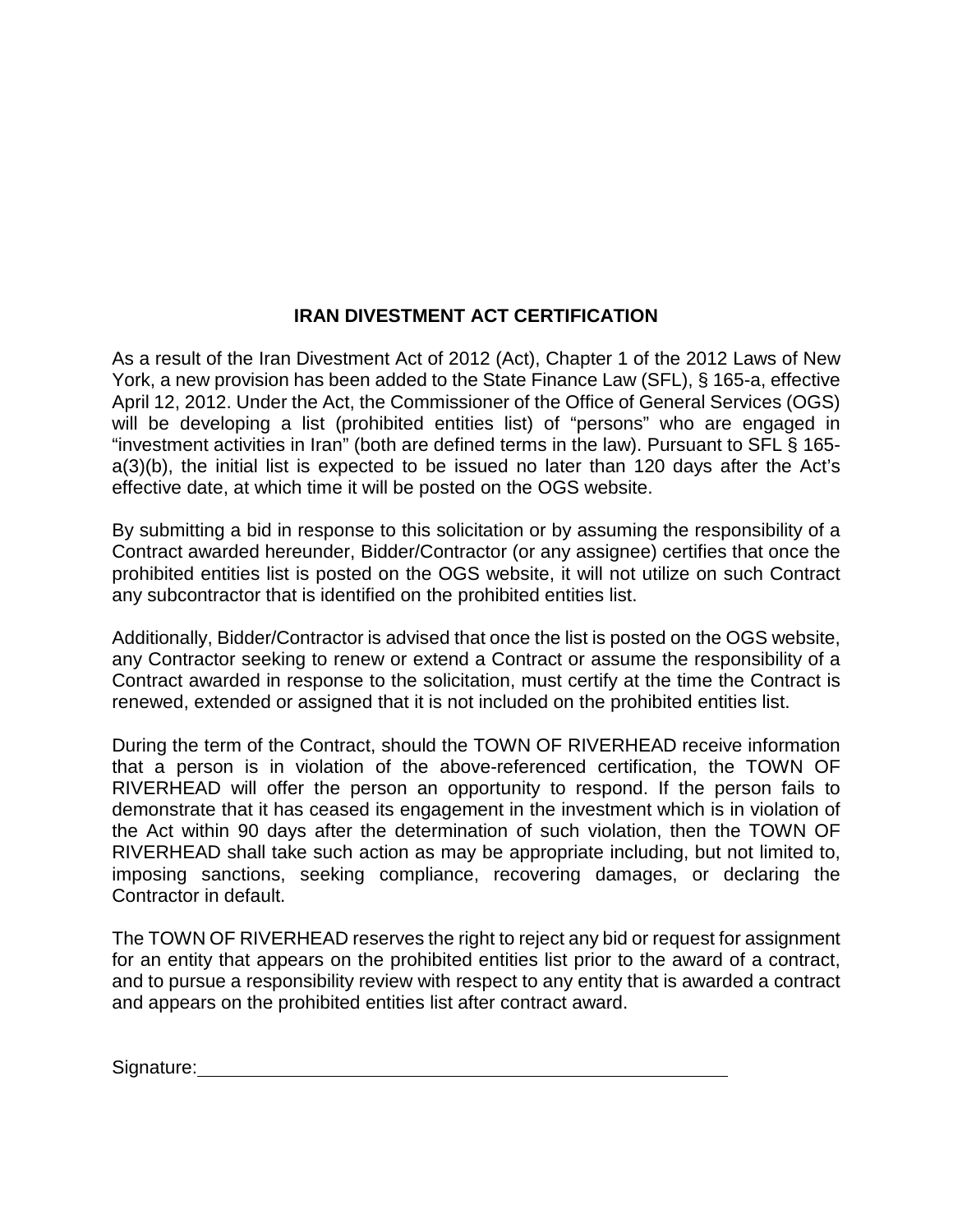| <b>Print Name:</b> |
|--------------------|
| Title:             |
| Company Name:      |
| Date:              |